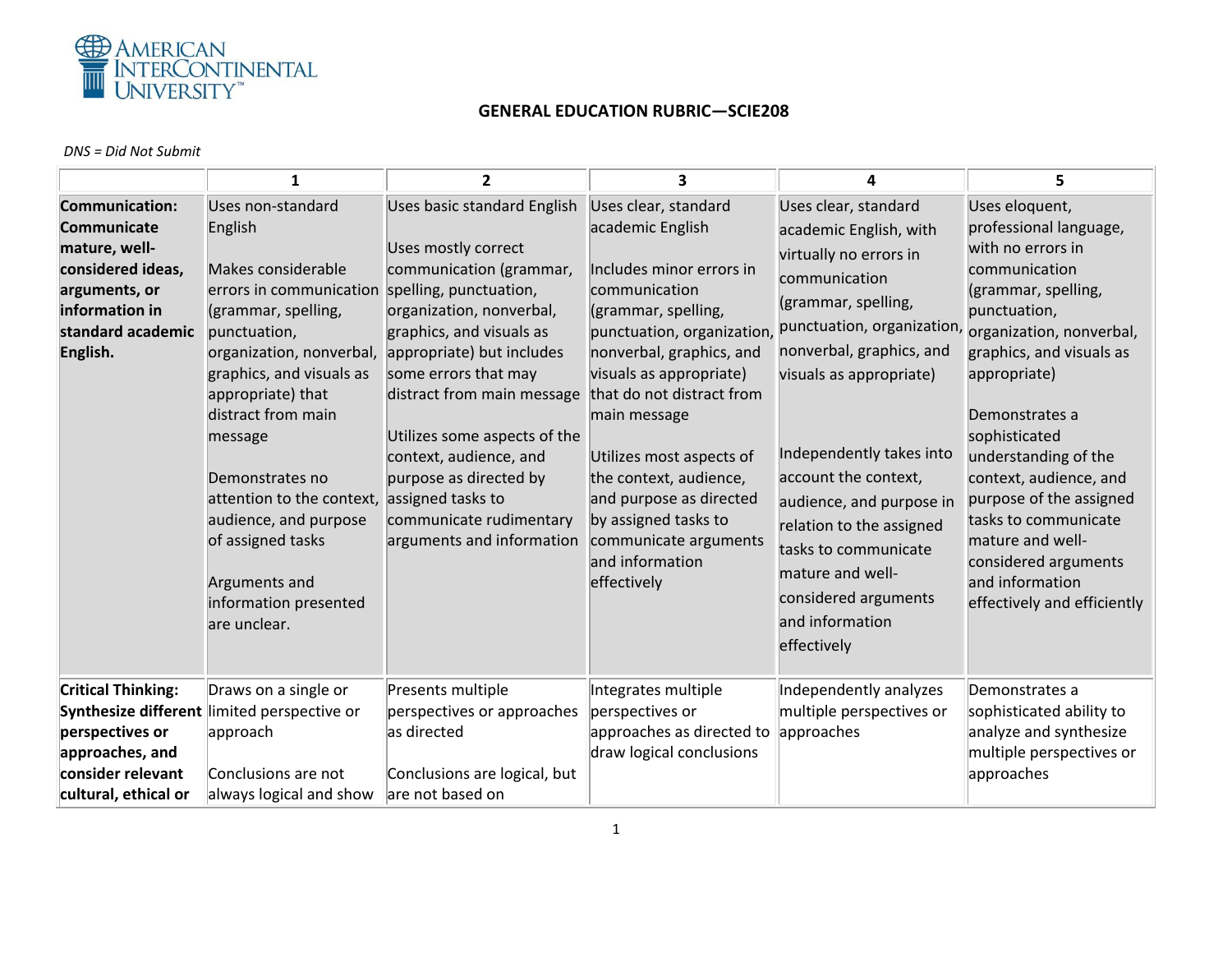| other context to<br>arrive at logical<br>conclusions.                                                                                                                                                                        | limited awareness of<br>multiple perspectives or<br>consideration of ethics,<br>other cultures, or<br>context.                                           | integration of multiple<br>perspectives. Conclusions<br>show some awareness of<br>cultural, ethical, or<br>contextual factors.                                                                                                                                                                                                                           | Conclusions consider<br>cultural perspectives,<br>relevant ethics, or other<br>context.                                                                                                                                                                                                               | Synthesizes relevant<br>viewpoints to draw logical<br>conclusions<br>Conclusions are<br>developed and supported<br>after consideration of<br>diverse cultural, ethical,<br>or contextual factors.                                                                                                                                   | Conclusions are logical<br>and insightful; address<br>conflicting perspectives;<br>and bridge diverse<br>cultural, ethical, or<br>contextual factors.                                                                                      |
|------------------------------------------------------------------------------------------------------------------------------------------------------------------------------------------------------------------------------|----------------------------------------------------------------------------------------------------------------------------------------------------------|----------------------------------------------------------------------------------------------------------------------------------------------------------------------------------------------------------------------------------------------------------------------------------------------------------------------------------------------------------|-------------------------------------------------------------------------------------------------------------------------------------------------------------------------------------------------------------------------------------------------------------------------------------------------------|-------------------------------------------------------------------------------------------------------------------------------------------------------------------------------------------------------------------------------------------------------------------------------------------------------------------------------------|--------------------------------------------------------------------------------------------------------------------------------------------------------------------------------------------------------------------------------------------|
| Quantitative<br><b>Reasoning:</b><br><b>Appropriately</b><br>utilize quantitative<br>reasoning or<br>evidence to draw<br>conclusions and<br>present solutions<br>for a variety of<br>professional or<br>personal situations. | Presents inaccurate or<br>incomplete solutions or<br>conclusions.<br>Use of quantitative<br>evidence or reasoning is<br>flawed.<br>Unable to communicate | Presents solutions or<br>conclusions, which may at<br>times be inaccurate,<br>inappropriate, or<br>incomplete due to errors or<br>omissions in the application<br>of quantitative reasoning or<br>evidence<br>quantitative information Communicates quantitative<br>information as directed to<br>audience; presentation may<br>be unclear or incomplete | Presents solutions or<br>conclusions that apply the conclusions that are<br>correct quantitative<br>reasoning or evidence as<br>directed but may contain<br>minor errors<br>Communicates<br>quantitative information<br>using relevant data,<br>graphs, or other<br>quantitative tools as<br>directed | Presents solutions or<br>accurate and complete<br>and supported by correct<br>quantitative reasoning or<br>evidence<br><b>Effectively communicates</b><br>quantitative information<br>independently, selecting<br>data, graphs, or other<br>quantitative tools to<br>present solutions in a<br>manner appropriate to<br>the context | Presents solutions or<br>conclusions based on<br>accurate, thorough, and<br>insightful quantitative<br>reasoning and evidence<br>Communicates<br>quantitative information<br>in the most appropriate<br>manner for the specific<br>context |
| Interdisciplinary<br>Application:<br>Integrate concepts,<br>principles, and<br>methods across<br>multiple domains<br>(e.g., humanities,<br>social, behavioral,<br>and natural<br>sciences) as applied<br>to personal and     | Applies a single (as<br>opposed to<br>interdisciplinary, multi-<br>domain) perspective to<br>personal or professional<br>situations                      | Demonstrates basic<br>interdisciplinary<br>understanding by applying<br>concepts, principles, or<br>methods from multiple<br>domains as directed to<br>personal and professional<br>situations; application is<br>accurate but not integrated                                                                                                            | Integrates basic concepts,<br>principles, or methods<br>from multiple domains as<br>directed for application to most relevant concepts,<br>personal and professional<br>situations; application is<br>accurate and complete                                                                           | Independently integrates<br>interdisciplinary<br>information to apply the<br>principles, or methods<br>from multiple domains to<br>personal and professional<br>situations                                                                                                                                                          | Provides a sophisticated<br>integration of appropriate<br>concepts, principles, and<br>methods from multiple<br>domains to create<br>insightful applications to<br>personal and professional<br>situations                                 |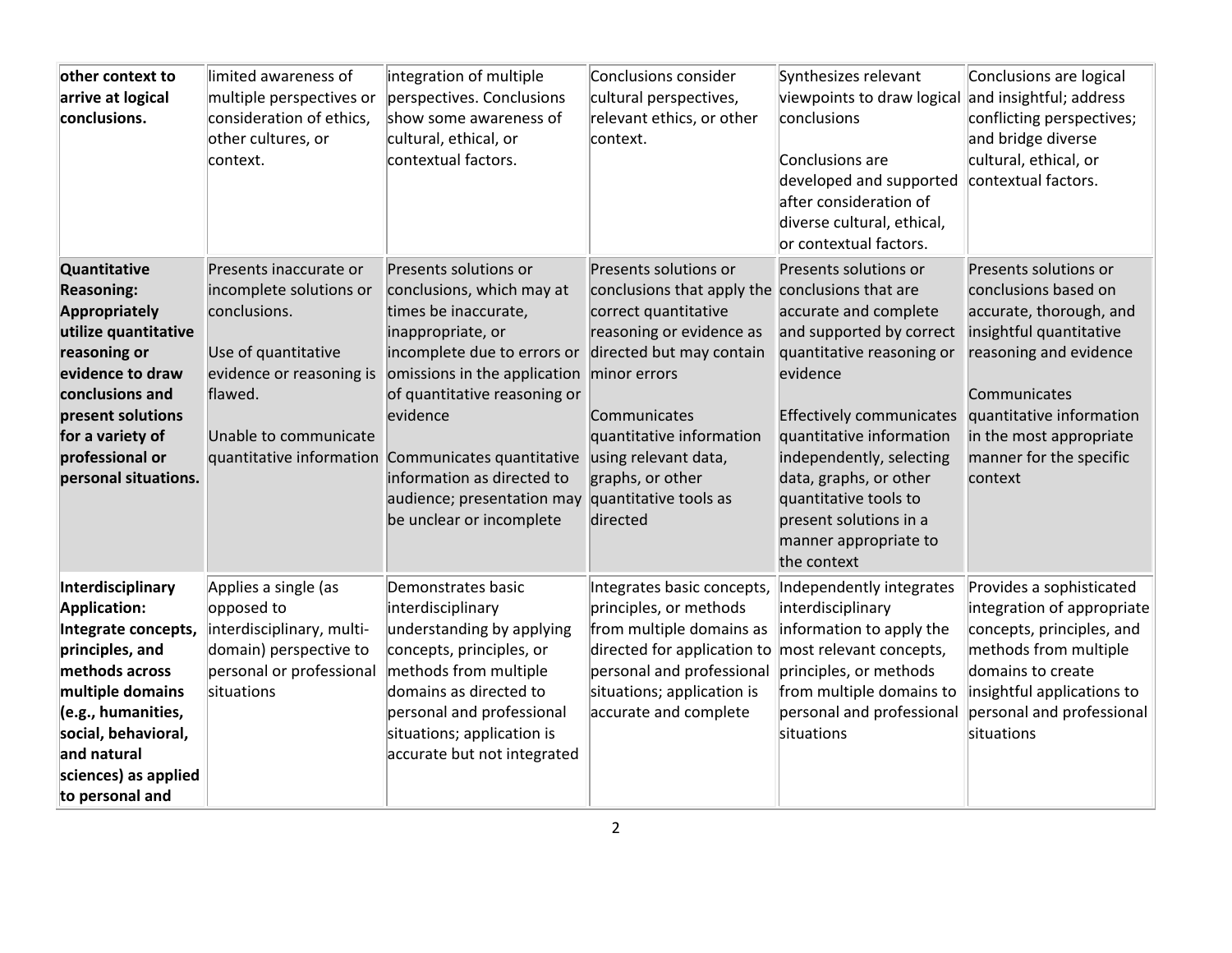| professional<br>endeavors.                                                                                                             |                                                                                                                                                                                                                                                                                                                                                                                                      |                                                                                                                                                                                                                                                                                                                                           |                                                                                                                                                                                                                                                                                                  |                                                                                                                                                                                                                                                                                                                                                                    |                                                                                                                                                                                                                                                                                                                                                                    |
|----------------------------------------------------------------------------------------------------------------------------------------|------------------------------------------------------------------------------------------------------------------------------------------------------------------------------------------------------------------------------------------------------------------------------------------------------------------------------------------------------------------------------------------------------|-------------------------------------------------------------------------------------------------------------------------------------------------------------------------------------------------------------------------------------------------------------------------------------------------------------------------------------------|--------------------------------------------------------------------------------------------------------------------------------------------------------------------------------------------------------------------------------------------------------------------------------------------------|--------------------------------------------------------------------------------------------------------------------------------------------------------------------------------------------------------------------------------------------------------------------------------------------------------------------------------------------------------------------|--------------------------------------------------------------------------------------------------------------------------------------------------------------------------------------------------------------------------------------------------------------------------------------------------------------------------------------------------------------------|
| Information<br><b>Literacy A:</b><br><b>Search for and</b><br>identify appropriate<br>and content.                                     | Does not seek out<br>information sources or<br>content<br>information sources Alternatively retrieves<br>information that is<br>irrelevant or<br>inappropriate                                                                                                                                                                                                                                       | Seeks out and identifies<br>information sources or<br>content as directed; results<br>are appropriate but may be<br>incomplete                                                                                                                                                                                                            | Seeks out and identifies<br>appropriate but limited<br>sources and content as<br>directed                                                                                                                                                                                                        | Independently seeks out<br>and identifies<br>comprehensive and<br>relevant sources and<br>content                                                                                                                                                                                                                                                                  | Independently seeks out<br>and identifies appropriate<br>and extensive sources and<br>content                                                                                                                                                                                                                                                                      |
| <b>Information</b><br><b>Literacy B:</b><br><b>Evaluate the</b><br>credibility of<br>information sources<br>and content<br>accurately. | Credibility of sources is<br>not considered and<br>references non-credible<br>sources.                                                                                                                                                                                                                                                                                                               | Attempts differentiation<br>between credible and non-<br>credible information<br>sources or content with<br>detailed guidance; some<br>errors may be evident                                                                                                                                                                              | <b>Accurately evaluates</b><br>information sources and<br>content as directed,<br>resulting in credible<br>information sources and<br>content                                                                                                                                                    | Independently evaluates<br>information sources and<br>content accurately,<br>resulting in credible<br>information sources and<br>content                                                                                                                                                                                                                           | Demonstrates a<br>sophisticated ability to<br>select a variety of credible<br>information sources and<br>content                                                                                                                                                                                                                                                   |
| Information<br><b>Literacy C:</b><br><b>Use valid</b><br>and content<br>effectively and<br>ethically.                                  | Utilization of<br>information sources and and content but may be<br>content to develop ideas missing key sources or<br>information sources or support conclusions is content<br>inadequate or missing.<br>Demonstrates no<br>awareness of guidelines<br>for ethical use of<br>information sources and<br>content<br>No attempt at<br>attribution or provides<br>inaccurate attribution of<br>sources | Utilizes information sources<br>Information selected may<br>not fully support the<br>conclusions or ideas in the<br>context of the assignment.<br>Demonstrates awareness of and content but applies<br>the need for ethical use of<br>information sources and<br>content but displays<br>considerable errors or<br>inconsistencies in the | Utilizes appropriate<br>information sources and<br>content as directed to<br>develop ideas or support<br>conclusions effectively in<br>the context of the<br>assignment<br>Demonstrates ethical use<br>of information sources<br>attribution guidelines<br>inconsistently or with<br>some errors | Independently utilizes<br>appropriate information<br>sources and content to<br>develop ideas or support<br>conclusions effectively in<br>context of assignment<br>Demonstrates ethical use<br>of information sources<br>and content<br>Displays accurate and<br>complete attribution, with<br>only minor errors in the<br>application of attribution<br>guidelines | Demonstrates<br>sophisticated utilization<br>of selected sources to<br>develop insightful ideas<br>and support conclusions<br>in the context of the<br>assignment<br>Demonstrates ethical<br>integration of a variety of<br>information sources and<br>content<br>Displays accurate and<br>complete attribution of a<br>wide variety of<br>information sources and |